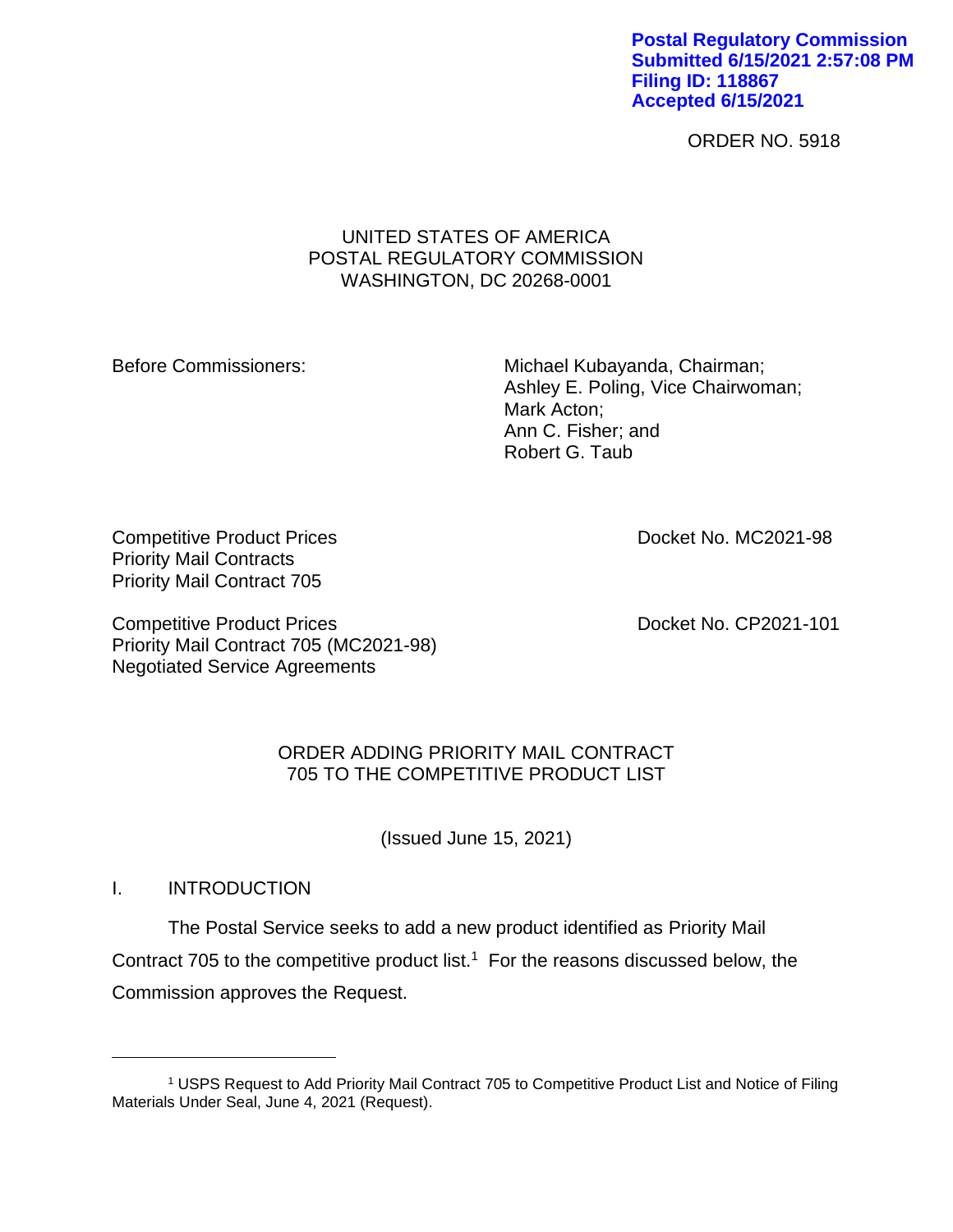## II. BACKGROUND

 $\overline{a}$ 

On June 4, 2021, in accordance with 39 U.S.C. § 3642 and 39 C.F.R. §§ 3020.30-.35,<sup>2</sup> the Postal Service filed the Request, along with supporting documents. In the Request, the Postal Service asserts that Priority Mail Contract 705 is a competitive product that establishes rates "not of general applicability" within the meaning of 39 U.S.C. § 3632(b)(3). Request at 1. Among the supporting documents, the Postal Service included a copy of the Governors' Decision authorizing the product, a contract related to the proposed new product, requested changes to the competitive product list, a statement supporting the Request, a certification of compliance with 39 U.S.C. § 3633(a), and financial workpapers. In addition, the Postal Service submitted an application for non-public treatment of materials requesting that unredacted portions of the Governors' Decision and the contract, customer-identifying information, and related financial information remain under seal. *Id.* Attachment F.

The contract is intended to take effect three business days after the date that the Commission issues all necessary regulatory approval. Request, Attachment B at 6. It is set to expire three years from the effective date. *Id*. at 7.

On June 7, 2021, the Commission issued a notice establishing the two dockets, appointing a Public Representative, and providing interested persons with an opportunity to comment.<sup>3</sup>

<sup>&</sup>lt;sup>2</sup> The regulations cited by the Postal Service have been reorganized, and are now found at 39 C.F.R. §§ 3040.130-135. *See* Docket No. RM2019-13, Order Reorganizing Commission Regulations and Amending Rules of Practice, January 16, 2020 (Order No. 5407) (effective April 20, 2020). The Postal Service should cite to the reorganized regulations in future filings before the Commission.

<sup>3</sup> *See* Notice Initiating Docket(s) for Recent Postal Service Negotiated Service Agreement Filings, June 7, 2021.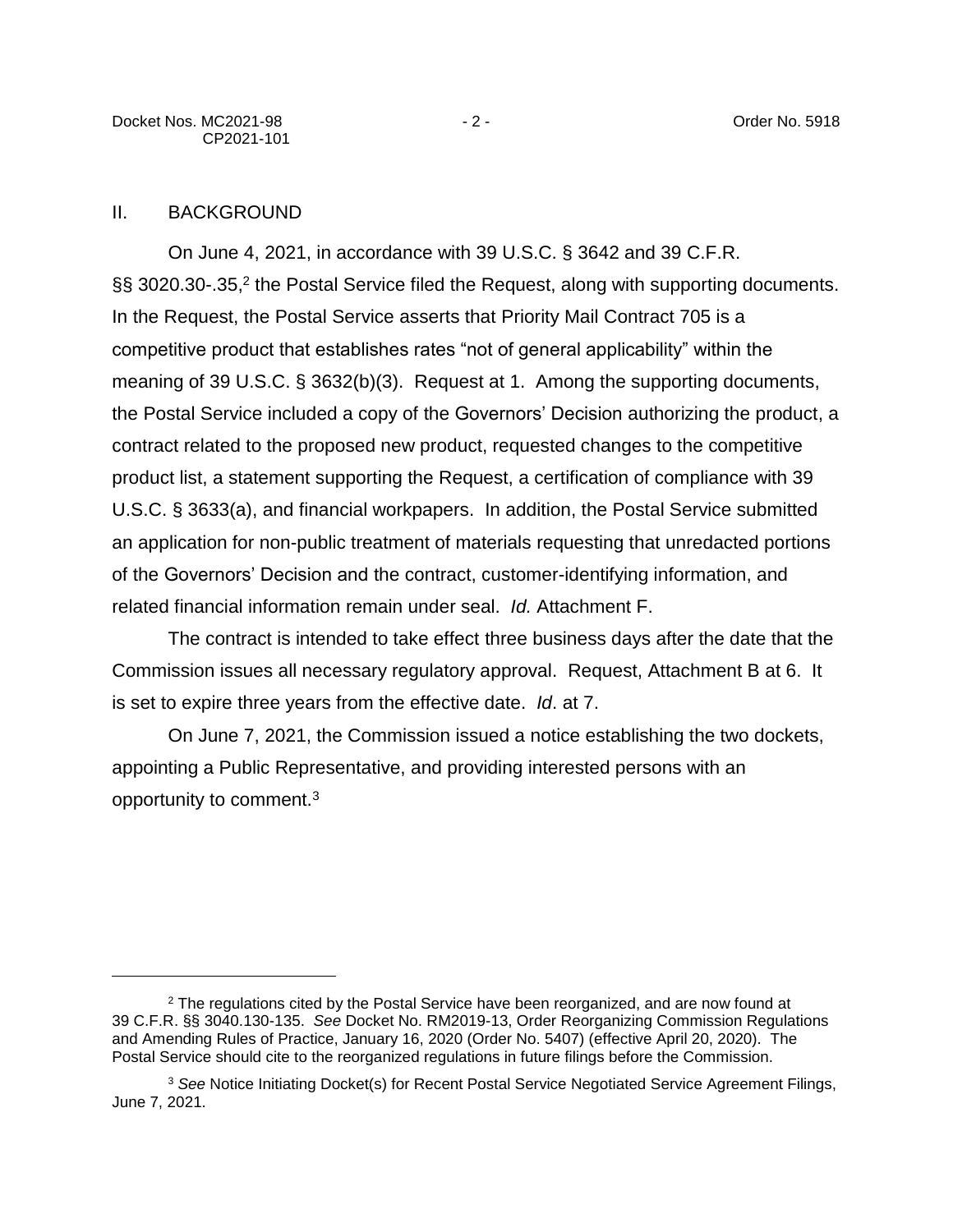#### III. COMMENTS

The Public Representative filed comments on June 11, 2021.<sup>4</sup> No other interested person filed comments. The Public Representative concludes that the contract meets the requirements to be classified as a new competitive product, and that the contract should generate sufficient revenues to cover costs during its first year. PR Comments at 2. He notes that the contract has a mechanism for the adjustment of contract prices in the second and third year. *Id.* at 3. He also notes that the Commission will have an opportunity to annually review the financial results of the contract for compliance with 39 U.S.C. § 3633(a). *Id.* at 4.

#### IV. COMMISSION ANALYSIS

 $\overline{a}$ 

The Commission has reviewed the Request, the contract, the supporting data filed under seal, and the Public Representative's comments.

*Product list requirements*. The Commission's statutory responsibilities when evaluating the Request include assigning Priority Mail Contract 705 to either the market dominant or competitive product list. *See* 39 U.S.C. § 3642(b)(1); 39 C.F.R. § 3040.134. Before adding a product to the competitive product list, the Commission must determine that the Postal Service does not exercise sufficient market power that it can effectively set the price of the product substantially above costs, raise prices significantly, decrease quality, or decrease output, without the risk of losing a significant level of business to other firms offering similar products. *See* 39 U.S.C. § 3642(b)(1). In addition, the Commission must consider the availability and nature of private sector enterprises engaged in delivering the product, the views of those who use the product, and the likely impact on small business concerns. *See* 39 U.S.C. § 3642(b)(3); 39 C.F.R. §§ 3040.132(f), (g), and (h).

<sup>4</sup> Public Representative Comments on Postal Service Request to Add Priority Mail Contract 705 to Competitive Product List, June 11, 2021 (PR Comments).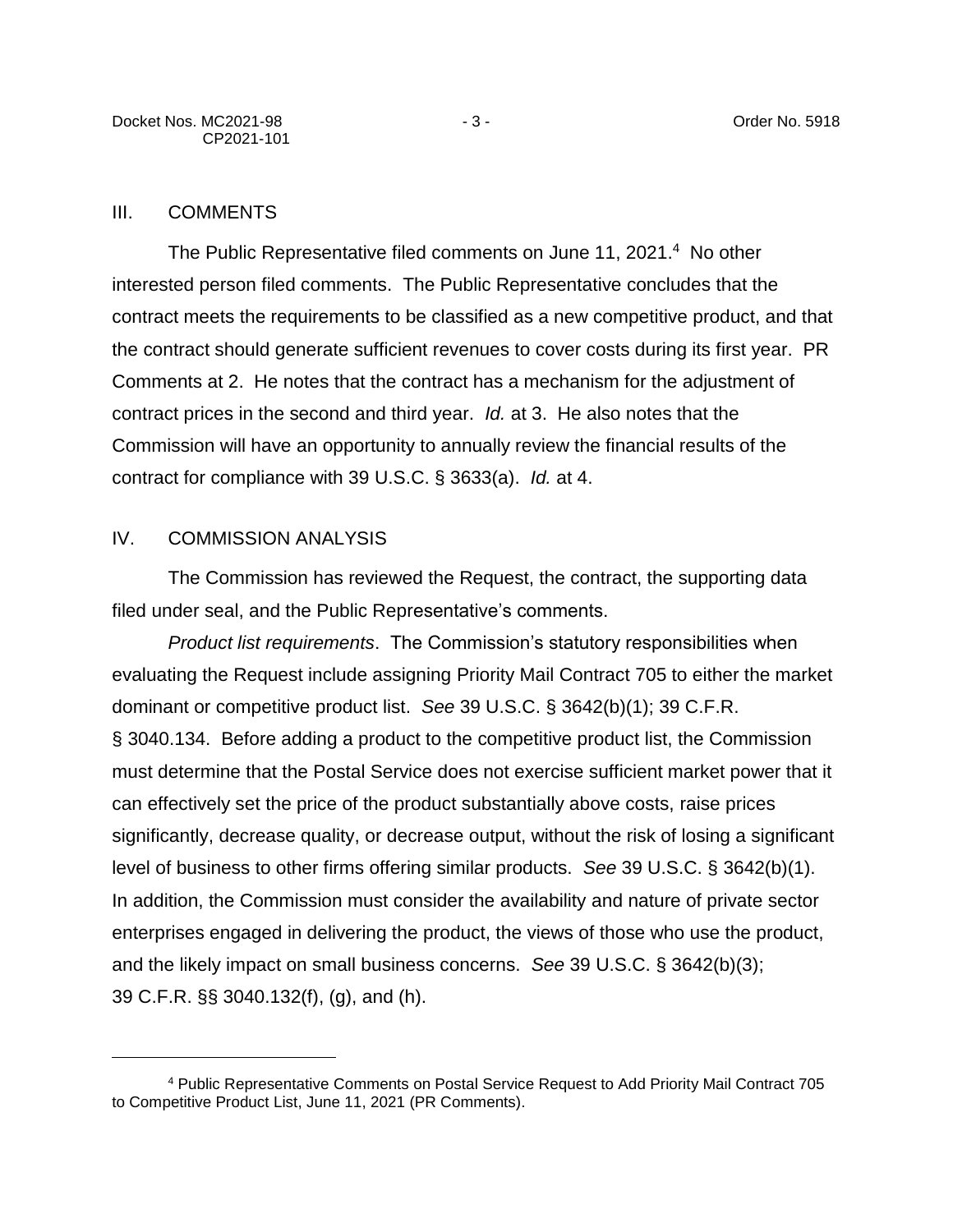The Postal Service asserts that it provides postal services of the kind provided under the contract in a highly competitive market, that other shippers who provide similar services constrain its bargaining position, and that it can therefore neither raise prices nor decrease service, quality, or output without risking the loss of business to competitors. Request, Attachment D at 2. The Postal Service states that the contract partner supports the Request, that expedited shipping is widely available from private firms, and that the Postal Service is unaware of any small business concerns that could offer comparable services to the contract partner. *Id*. at 3.

The Commission finds that the Postal Service does not exercise sufficient market power that it can effectively set the price of the proposed product substantially above costs, raise prices significantly, decrease quality, or decrease output, without the risk of losing a significant level of business to other firms offering similar products. The availability of other private sector providers supports this conclusion. The contract partner and the Public Representative support the addition of the Priority Mail Contract 705 product to the competitive product list. Further, there is no evidence of an adverse impact on small businesses. For these reasons, having considered the relevant statutory and regulatory requirements, the comments filed, and the Postal Service's supporting justification, the Commission finds that Priority Mail Contract 705 is appropriately classified as competitive and is added to the competitive product list.

*Cost considerations*. Because the Commission finds Priority Mail Contract 705 is a competitive product, the Postal Service must also show that the contract covers its attributable costs, does not cause market dominant products to subsidize competitive products as a whole, and contributes to the Postal Service's institutional costs. 39 U.S.C. § 3633(a); 39 C.F.R. §§ 3035.105 and 3035.107. As long as the revenue generated by the contract exceeds its attributable costs, the contract is unlikely to reduce the contribution of competitive products as a whole or to adversely affect the ability of competitive products as a whole to contribute an appropriate share of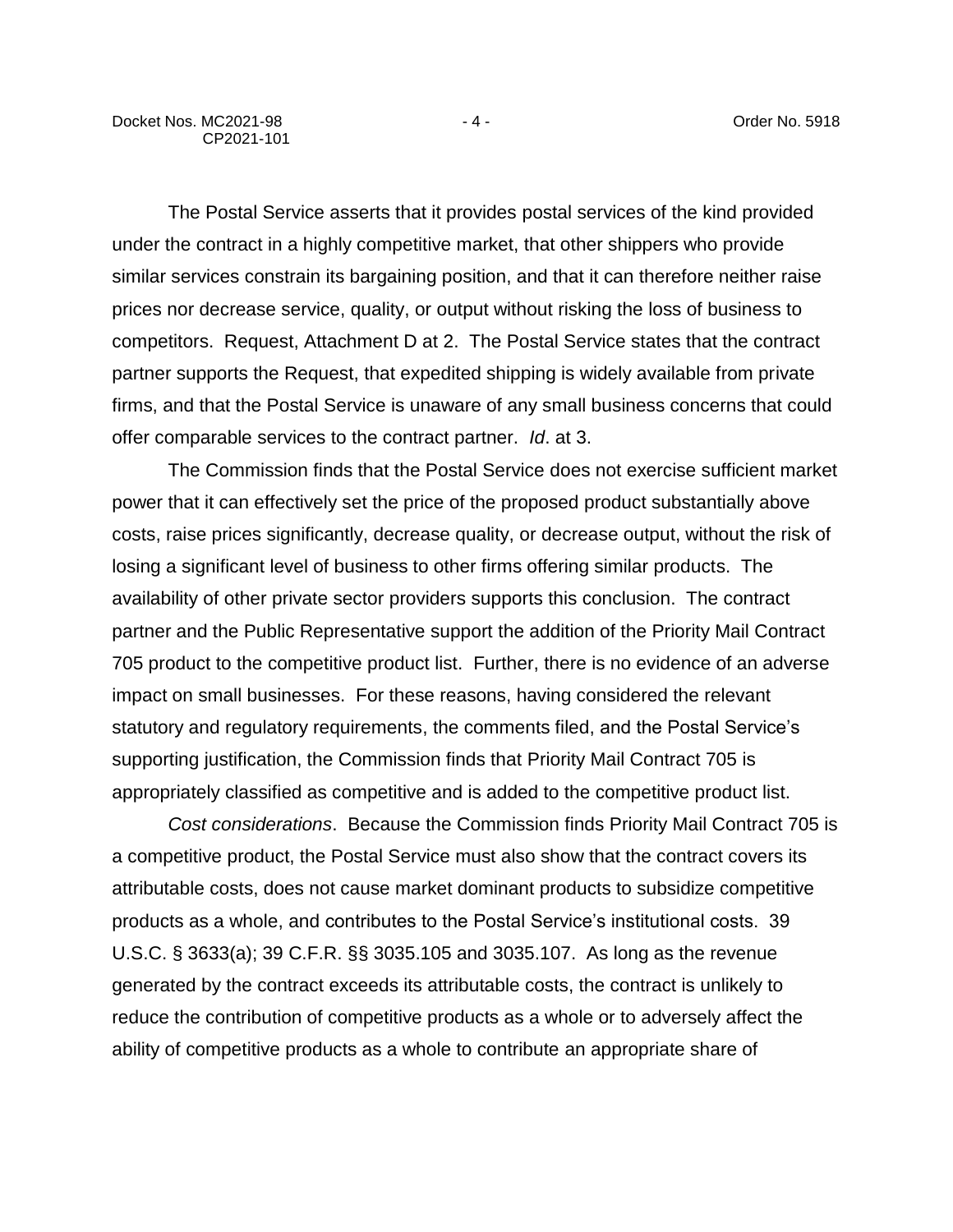$\overline{a}$ 

institutional costs. In other words, if the contract covers its attributable costs, it is likely to comply with 39 U.S.C. § 3633(a).

Based on a review of the record, the Commission finds that the rates during the first year of the contract should cover the contract's attributable costs. 39 U.S.C. § 3633(a)(2). The contract's prices adjust with changes to generally applicable rates. Request, Attachment B at 6. Combined with sufficiently high first-year cost coverage, the contract's price adjustments will help ensure that the contract will cover attributable costs in subsequent contract years. For these reasons, the Commission also finds that the contract should not result in competitive products as a whole being subsidized by market dominant products, in accordance with 39 U.S.C. § 3633(a)(1). Similarly, the Commission finds the contract is unlikely to prevent competitive products as a whole from contributing an appropriate share of institutional costs, consistent with 39 U.S.C. § 3633(a)(3). *See also* 39 C.F.R. § 3035.107(c). Accordingly, a preliminary review of the contract indicates it is consistent with section 3633(a).

The Commission will review the contract's cost coverage and the contribution of competitive products as a whole to the Postal Service's institutional costs in the Commission's Annual Compliance Determination to ensure that they continue to comply with 39 U.S.C. § 3633(a).

*Other considerations.* By its terms, the contract becomes effective three business days after the date that the Commission issues all necessary regulatory approval. Request, Attachment B at 6. The contract is scheduled to expire three years from the effective date, unless, among other things, either party terminates the contract with 30 days' written notice to the other party or it is renewed by mutual agreement.<sup>5</sup>

The contract also contains a provision that allows the parties to extend the contract for two 90-day periods if a successor agreement is being prepared and the

<sup>5</sup> *Id.* at 7.Should both parties agree to renew the contract, any such renewal is required to follow the requirements of 39 U.S.C. § 3633 and the Commission's implementing regulations of 39 C.F.R. part 3035.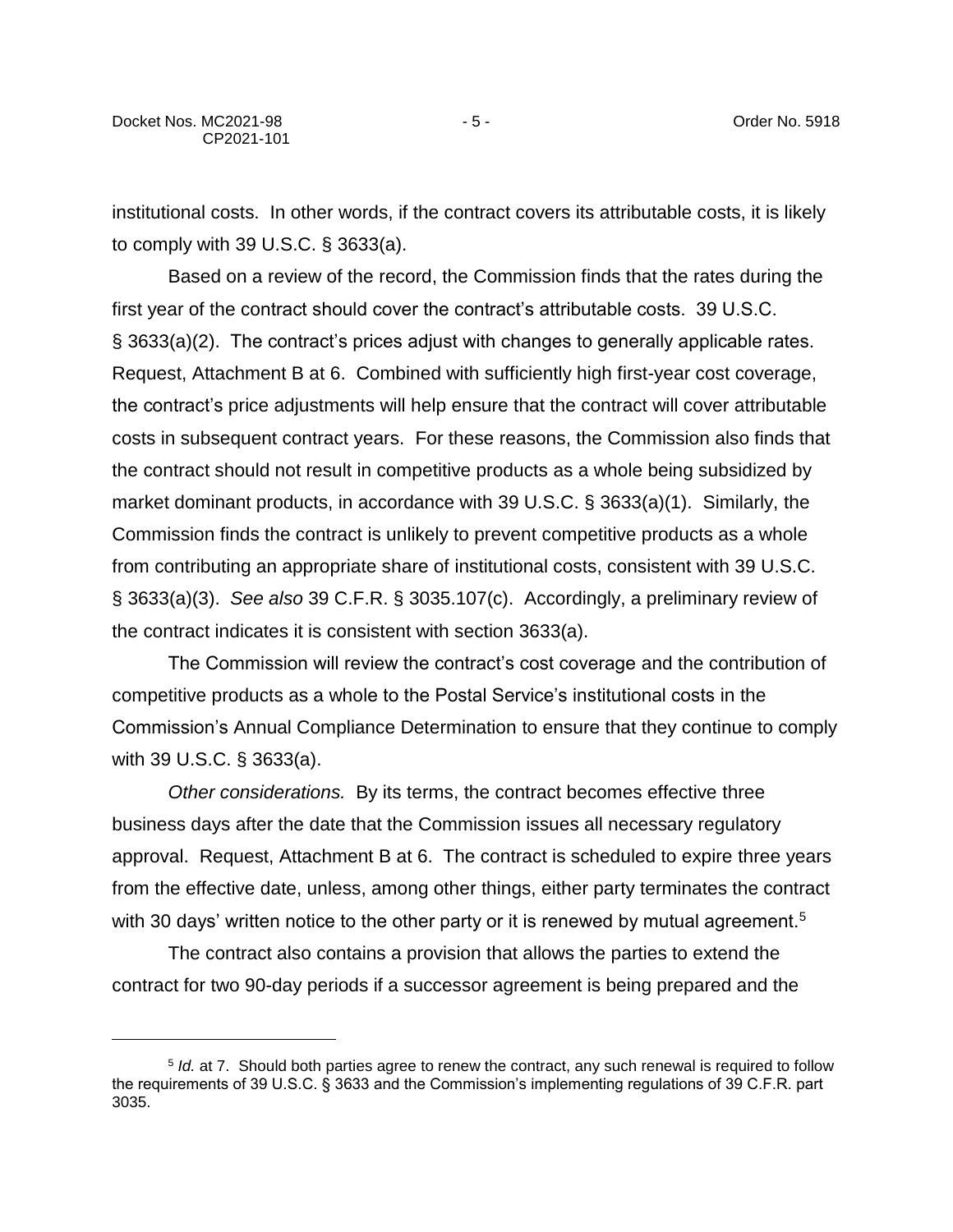Commission is notified at least seven days prior to the contract's expiration date. *Id.* During the extension periods, prices will be adjusted as described in the contract. *Id*. The Commission finds the two potential 90-day extension periods are reasonable because: (1) the contract prices are linked to prices of general applicability; and (2) the extension(s) should assist the Postal Service's contract negotiations by providing additional flexibility.

If the instant contract is terminated prior to the scheduled expiration date, the Postal Service shall promptly file notice of such termination with the Commission in these dockets.

In conclusion, the Commission approves Priority Mail Contract 705 as a new product. Revisions to the competitive product list and the Mail Classification Schedule appear below the signature of this Order and are effective immediately.

# V. ORDERING PARAGRAPHS

#### *It is ordered*:

- 1. Priority Mail Contract 705 (MC2021-98 and CP2021-101) is added to the competitive product list as a new product under Negotiated Service Agreements, Domestic. Revisions to the competitive product list and the Mail Classification Schedule appear below the signature of this Order and are effective immediately.
- 2. The Postal Service shall promptly file notice of the instant contract's termination with the Commission in these dockets if the instant contract terminates prior to the scheduled expiration date.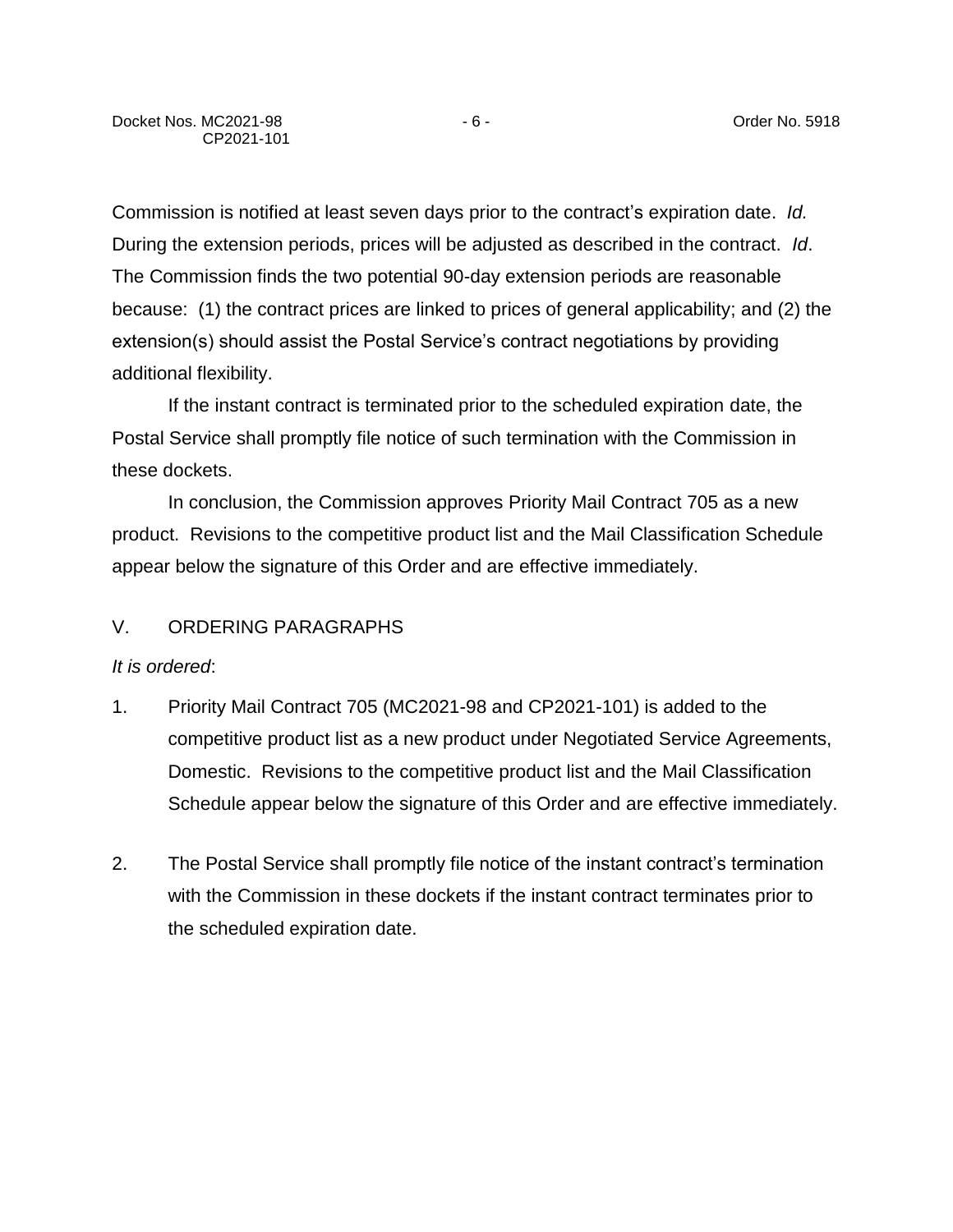Docket Nos. MC2021-98 - 7 - The Contract of the Contract Order No. 5918 CP2021-101

3. The Secretary shall arrange for publication in the *Federal Register* of an updated product list reflecting the change made in this Order.

By the Commission.

Erica A. Barker **Secretary**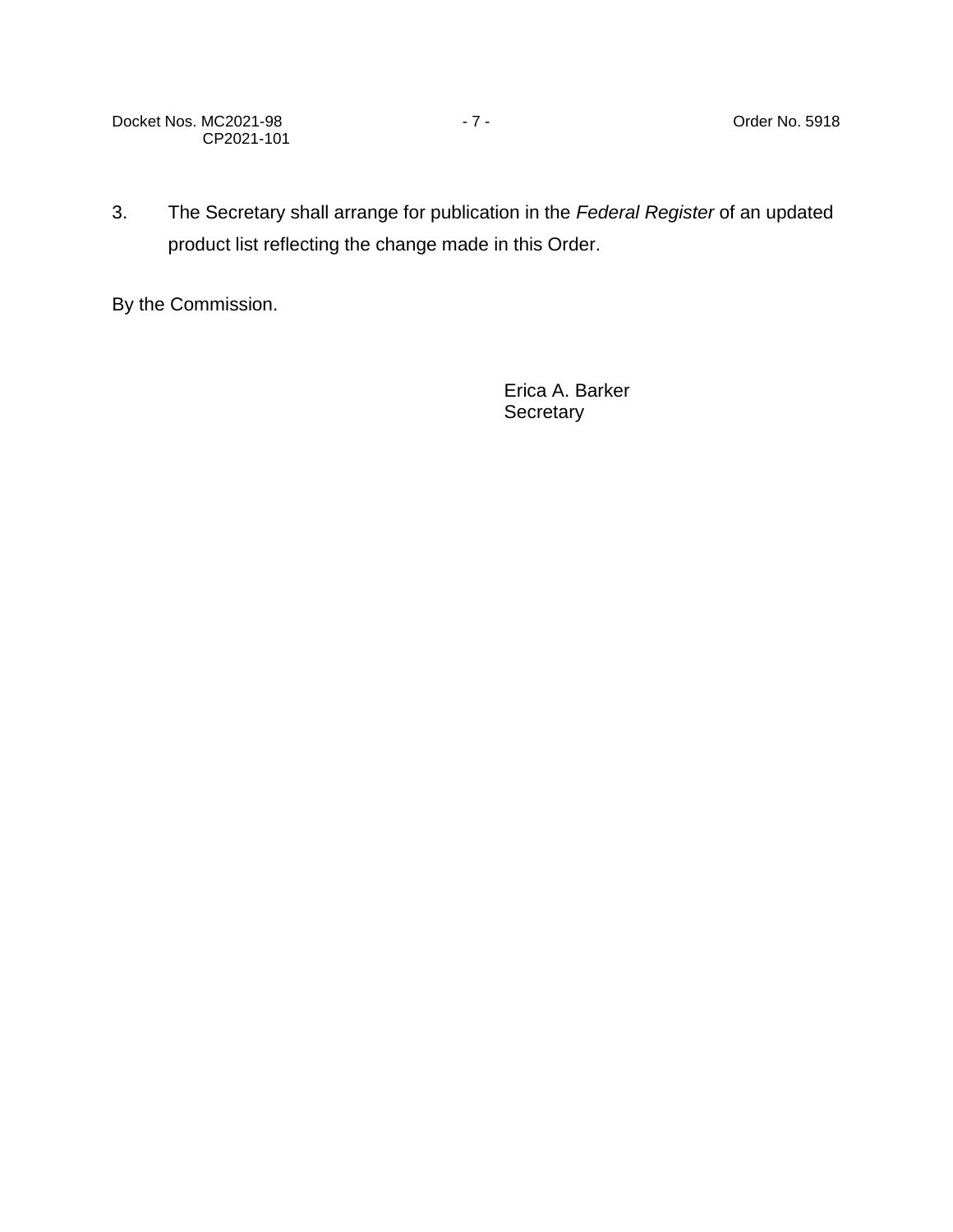# CHANGE IN PRODUCT LIST

The following material represents changes to the product list codified in Appendix B to 39 C.F.R. part 3040, subpart A—Competitive Product List. These changes reflect the Commission's order in Docket Nos. MC2021-98 and CP2021-101. The Commission uses two main conventions when making changes to the product list. New text is underlined. Deleted text is struck through.

**Appendix B to Subpart A of Part 3040—Competitive Product List** \*\*\*\*\* **Negotiated Service Agreements\*** Domestic\* \*\*\*\*\* **Priority Mail Contract 705** \*\*\*\*\*